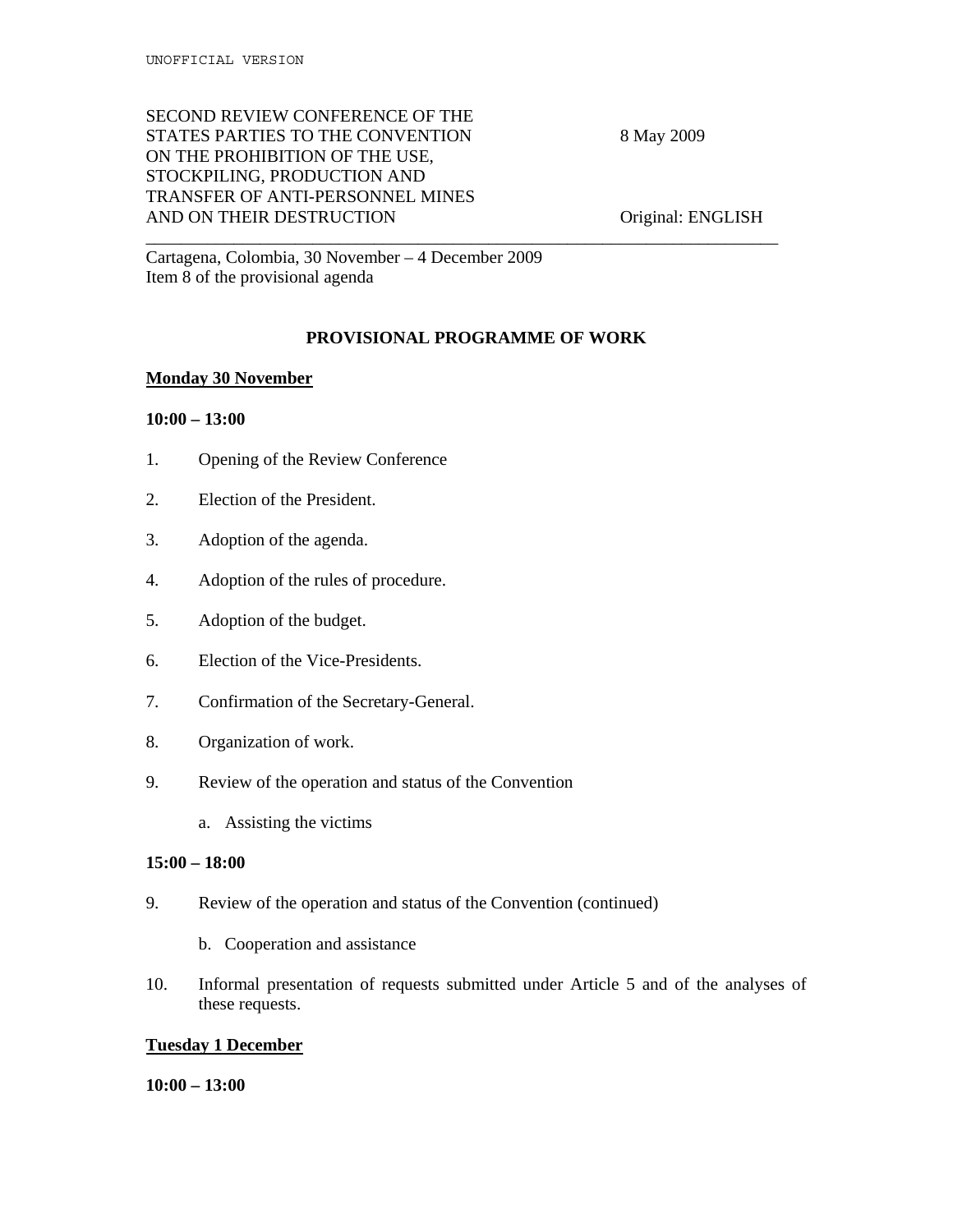- 9. Review of the operation and status of the Convention (continued)
	- c. Universalizing the Convention
	- d. Clearing mined areas

### **15:00 – 18:00**

- 9. Review of the operation and status of the Convention (continued)
	- d. Clearing mined areas (continued)
	- e. Destroying stockpiled anti-personnel mines

# **Wednesday 1 December**

#### **10:00 – 13:00**

- 9. Review of the operation and status of the Convention (continued)
	- f. Other matters important for achieving the aims of the Convention

### **15:00 – 18:00**

- 11. Consideration of submissions of States Parties as provided for in Article 5.
- 12. Dates, duration and locations of future meetings.
- 13. Recommendation for adoption of the final documents

# **Thursday 3 December**

#### **10:00 – 13:00**

14. High Level Segment

# **15:00 – 18:00**

14. High Level Segment (continued)

# **Friday 4 December**

#### **10:00 – 13:00**

14. High Level Segment (continued)

# **15:00 – 18:00**

14. High Level Segment (continued)